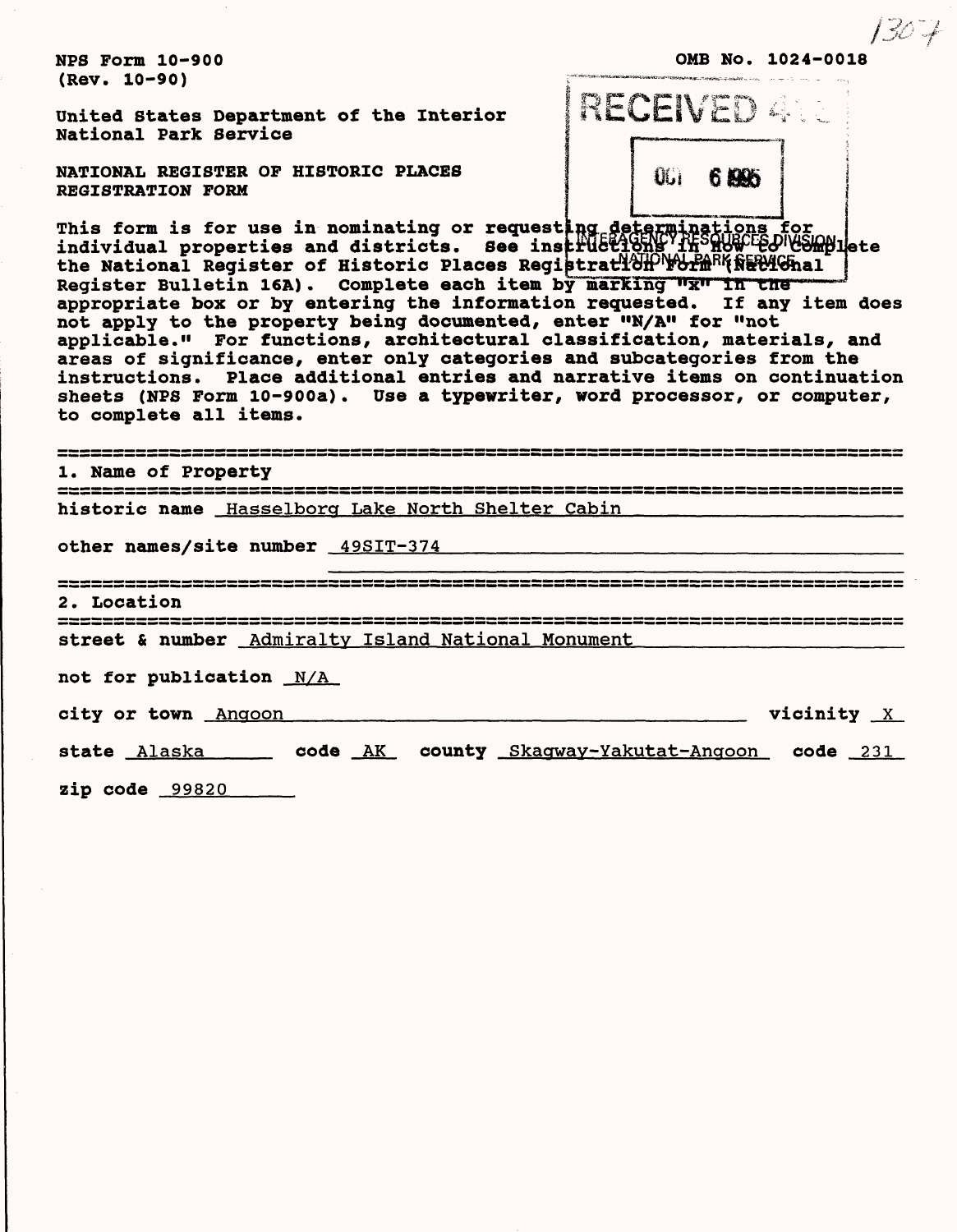| USDI/NPS NRHP Registration Form<br>49SIT-374, Hasselborg Lake North Shelter Cabin<br>Skagway-Yakutat-Angoon, Alaska                                                                                                                                                                                                                                                                                                                                                                                                                                                                                                                                                         |                                                    |             |
|-----------------------------------------------------------------------------------------------------------------------------------------------------------------------------------------------------------------------------------------------------------------------------------------------------------------------------------------------------------------------------------------------------------------------------------------------------------------------------------------------------------------------------------------------------------------------------------------------------------------------------------------------------------------------------|----------------------------------------------------|-------------|
| Civilian Conservation Corps Historic Properties in Alaska Page 2<br>3. State/Federal Agency Certification                                                                                                                                                                                                                                                                                                                                                                                                                                                                                                                                                                   |                                                    |             |
| As the designated authority under the National Historic Preservation Act of<br>1986, as amended, I hereby certify that this $\swarrow$ nomination ____ request<br>for determination of eligibility meets the documentation standards for<br>registering properties in the National Register of Historic Places and<br>meets the procedural and professional requirements set forth in 36 CFR Part<br>60. In my opinion, the property $\angle$ meets ____ does not meet the National<br>Register Criteria. I recommend that this property be considered<br>significant __ nationally $\angle$ statewide __ locally. ( __ See<br>continuation sheet for additional comments.) |                                                    |             |
| <i>luan 1. 01/8 hora</i><br>signature of certifying official                                                                                                                                                                                                                                                                                                                                                                                                                                                                                                                                                                                                                |                                                    |             |
|                                                                                                                                                                                                                                                                                                                                                                                                                                                                                                                                                                                                                                                                             | $\frac{10 - 2 - 95}{\text{Data}}$                  |             |
| <b>Forest Service</b><br><b>Federal Preservation Officer</b>                                                                                                                                                                                                                                                                                                                                                                                                                                                                                                                                                                                                                |                                                    |             |
| State or Federal agency and bureau                                                                                                                                                                                                                                                                                                                                                                                                                                                                                                                                                                                                                                          |                                                    |             |
| Register criteria. ( __ See continuation sheet for additional comments.)<br>Julian Station Commenting or other official Date<br>Alaska State Historic Preservation Officer<br>State or Federal agency and bureau                                                                                                                                                                                                                                                                                                                                                                                                                                                            |                                                    |             |
| 4. National Park Service Certification                                                                                                                                                                                                                                                                                                                                                                                                                                                                                                                                                                                                                                      |                                                    |             |
| I. hereby certify that this property is: $\bigcap$<br>entered in the National Register<br>See continuation sheet.<br>determined eligible for the<br>National Register<br>See continuation sheet.<br>determined not eligible for the<br>National Register<br>removed from the National Register                                                                                                                                                                                                                                                                                                                                                                              | $\bigwedge$<br>Entered in the<br>National Englisor | $11 - 7.95$ |
| <b>Signature of Keeper</b>                                                                                                                                                                                                                                                                                                                                                                                                                                                                                                                                                                                                                                                  | Date of Action                                     |             |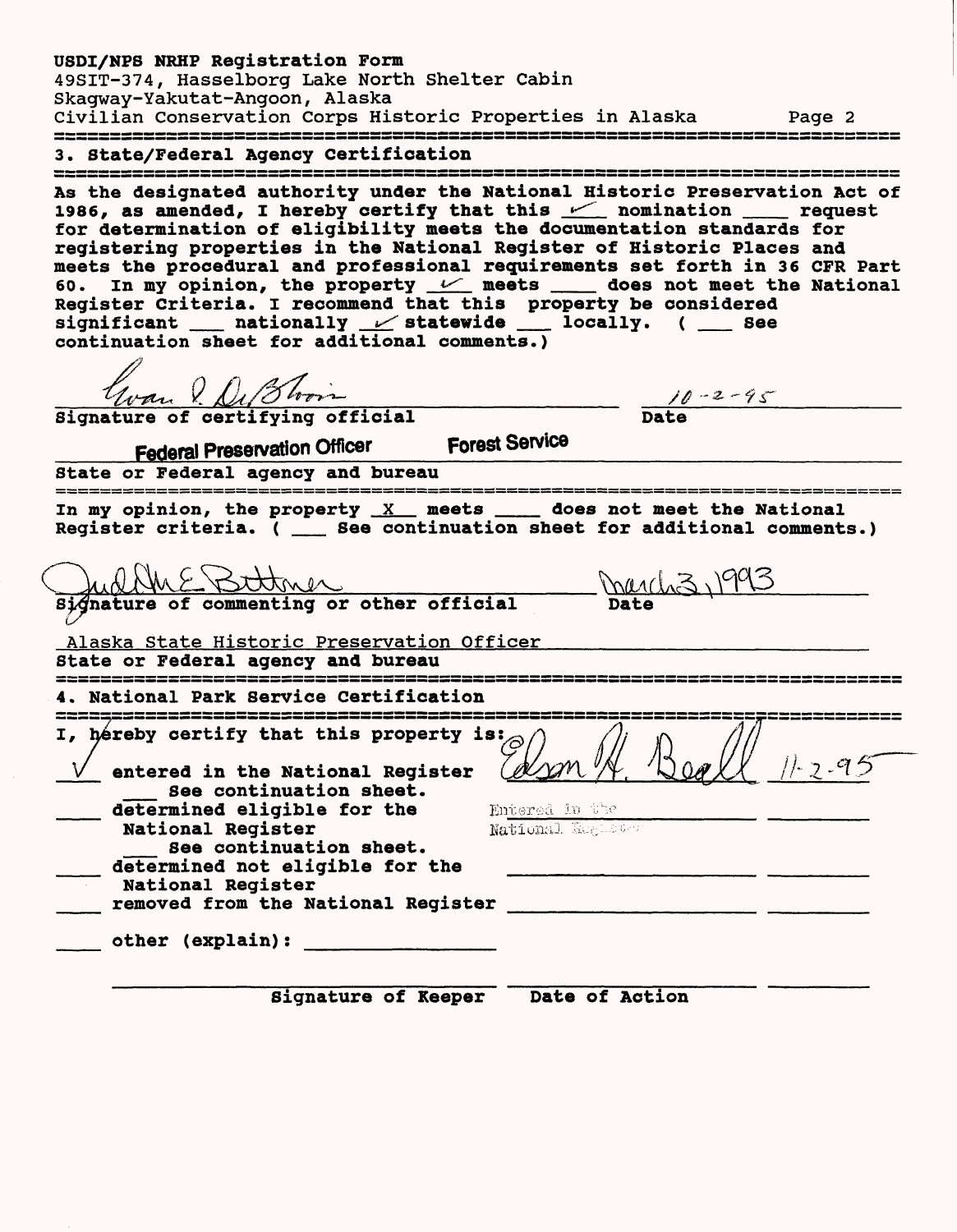| USDI/NPS NRHP Registration Form<br>49SIT-374, Hasselborg Lake North Shelter Cabin<br>Skaqway-Yakutat-Angoon, Alaska<br>Civilian Conservation Corps Historic Properties in Alaska<br>Page 3                                                                    |
|---------------------------------------------------------------------------------------------------------------------------------------------------------------------------------------------------------------------------------------------------------------|
| 5. Classification<br>ة عرف الأخرى التي تجاوز المستقرر المستقرر المستقرر المستقرر المستقرر المستقرر المستقرر المستقرر المستقرر المستقر<br>لأهب الله في بين الأخرى الأخرى المستقرر المستقرر المستقرر المستقرر المستقرر المستقرر المستقرر المستقرر المست         |
| Ownership of Property (Check as many boxes as apply)<br>__ private<br>__ public-local<br>___ public-State<br>X public-Federal                                                                                                                                 |
| Category of Property (Check only one box)<br>$X$ building(s)<br>district<br>__ site<br>__ structure<br>object                                                                                                                                                 |
| Number of Resources within Property                                                                                                                                                                                                                           |
| Contributing Noncontributing<br>_____ buildings<br>$\frac{1}{\sqrt{1-\frac{1}{2}}}$<br>structures<br>objects<br>$\frac{1}{1}$<br>$0$ Total                                                                                                                    |
| Number of contributing resources previously listed in the National<br>Register <sub>0</sub>                                                                                                                                                                   |
| Name of related multiple property listing (Enter "N/A" if property is not<br>part of a multiple property listing.)<br>Civilian Conservation Corps (CCC) Historic Properties in Alaska;<br>Admiralty Island Civilian Conservation Corps Canoe Route, 1933-1937 |

6. Function or Use Historic Functions (Enter categories from instructions) Cat: Recreation & Culture 8ub: Outdoor Recreation

Current Functions (Enter categories from instructions) Cats Recreation & Culture\_\_\_\_\_\_\_ Subs Outdoor Recreation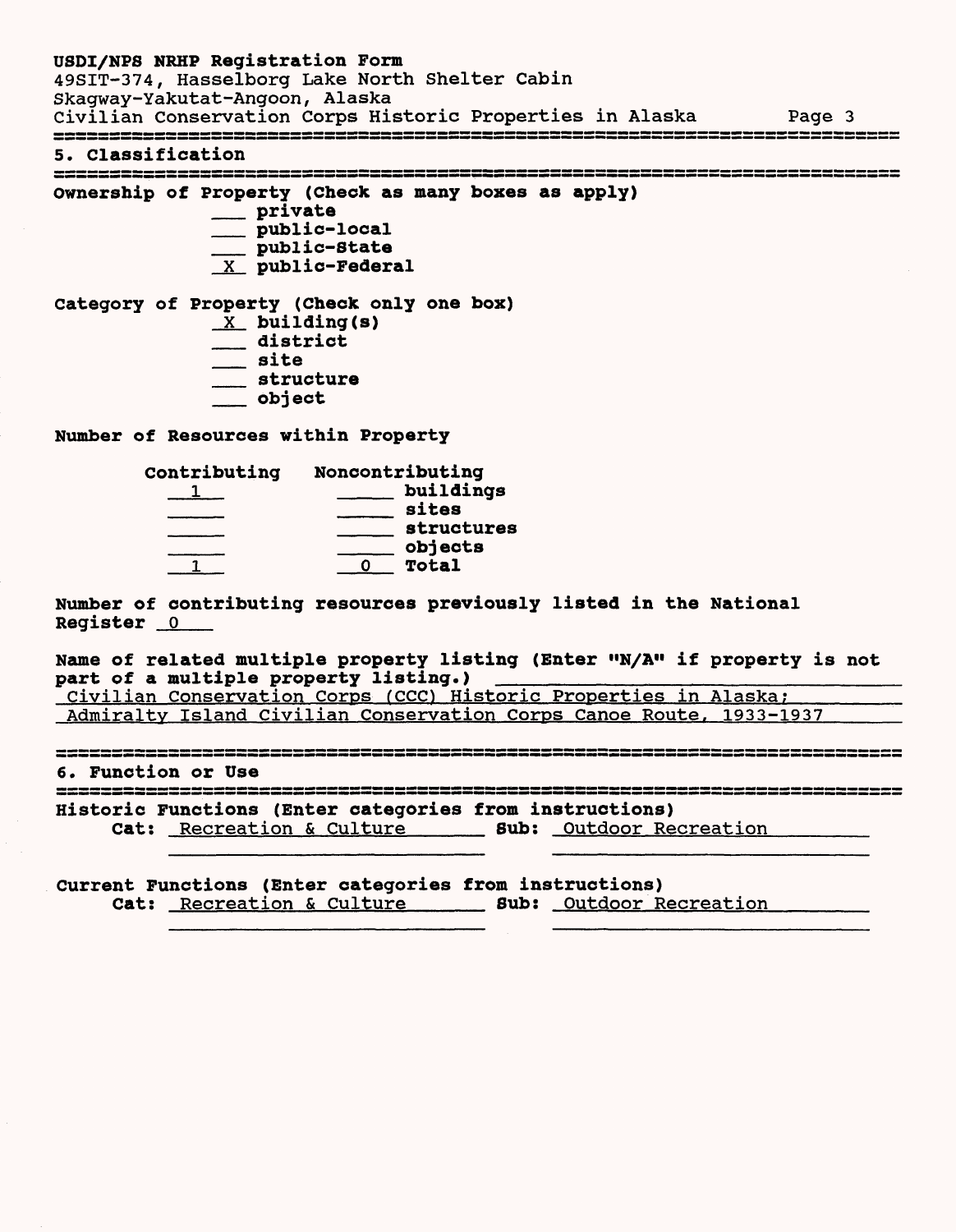| USDI/NPS NRHP Registration Form                                                                                               |        |  |
|-------------------------------------------------------------------------------------------------------------------------------|--------|--|
| 49SIT-374, Hasselborg Lake North Shelter Cabin                                                                                |        |  |
| Skaqway-Yakutat-Angoon, Alaska                                                                                                |        |  |
| Civilian Conservation Corps Historic Properties in Alaska                                                                     | Page 4 |  |
| سم علم وسن علم علم علم بعد كان يكه في علم علم علم نسبة الله للي علم يذله ليبن ليبن الله كي وي ويلة لي الله الي الله الله اليه |        |  |

### 7. Description

Architectural Classification (Enter categories from instructions) No style\_\_\_\_\_\_\_\_\_\_\_\_\_\_\_\_\_\_\_\_\_\_\_\_\_

Materials (Enter categories from instructions)

| foundation   |            | - 1 oa |
|--------------|------------|--------|
|              | roof shake |        |
| <b>walls</b> | - loa      |        |
| other N/A    |            |        |

## Narrative Description (Describe the historic and current condition of the property on one or more continuation sheets.)

Civilian Conservation Corps workers built the three-sided Hasselborg Lake North Shelter Cabin in the Adirondack style with a peeled log superstructure and shake walls and roof.

A beaver dam flooded the site some years ago, and water several centimeters high was flowing against one wall when it was documented. Sill logs, the bottoms of horizontal posts, and the lowermost shakes are rotten from contact with ground water. Shakes on the roof are rotten and covered with moss and other vegetation; many open places exist in the roof. Headroom inside is restricted because the building has settled, and it leans dramatically. The Forest Service is not maintaining the shelter cabin, and it is not plotted on their recreation maps.

The trail north from Hasselborg Lake to Windfall Harbor (which does have a maintained shelter cabin) has not been brushed or traveled for many years, according to local agency sources. Consequently, the building is expected to become an historic ruin. Imbedded in two large live trees nearby are two dilapidated signs; one says "Trail Abandoned," and the other says "Windfall Harbor 7 Miles."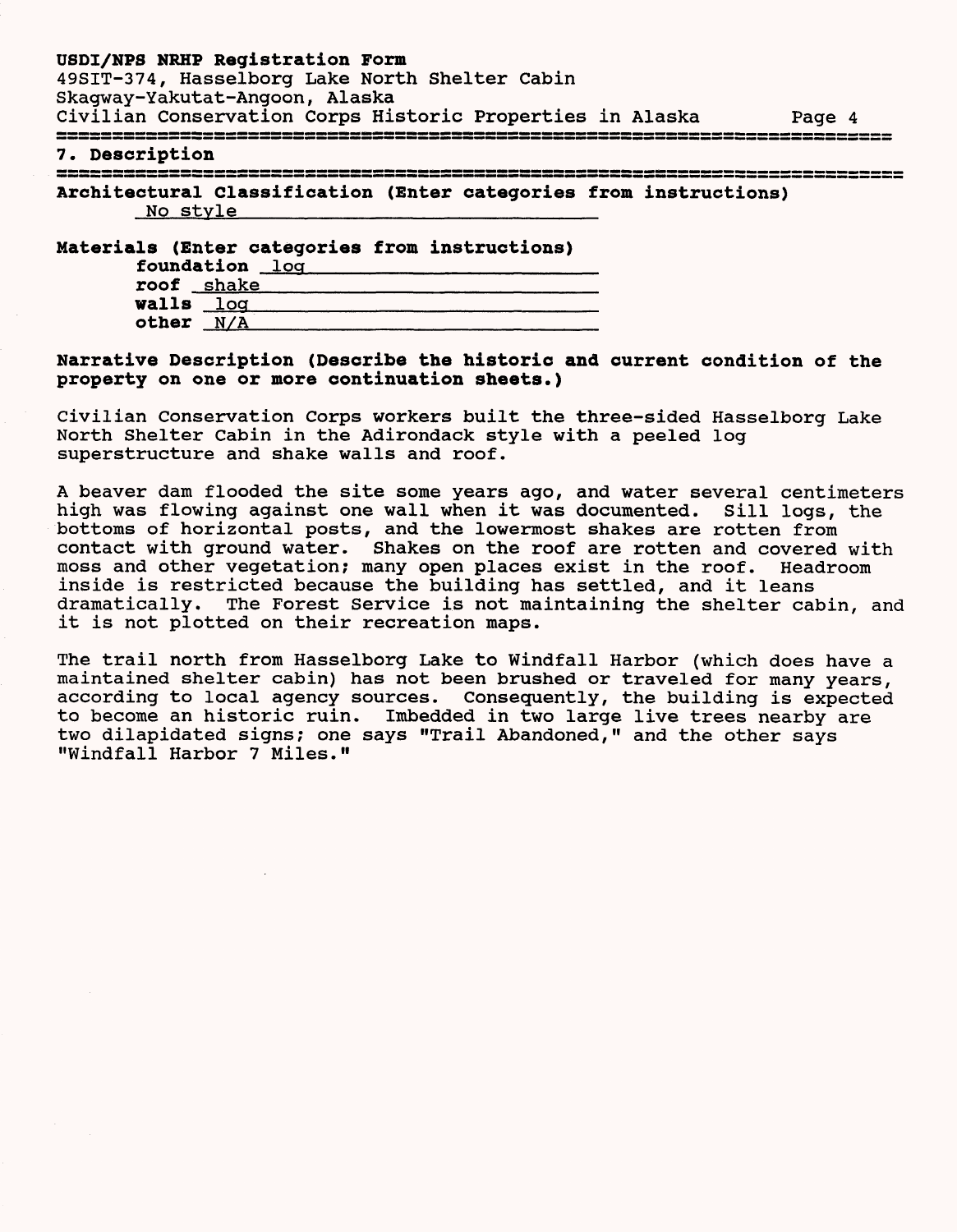|                                                                                                                                 | USDI/NPS NRHP Registration Form<br>49SIT-374, Hasselborg Lake North Shelter Cabin<br>Skaqway-Yakutat-Angoon, Alaska<br>Civilian Conservation Corps Historic Properties in Alaska Page 5                                                                                                |
|---------------------------------------------------------------------------------------------------------------------------------|----------------------------------------------------------------------------------------------------------------------------------------------------------------------------------------------------------------------------------------------------------------------------------------|
|                                                                                                                                 | 8. Statement of Significance                                                                                                                                                                                                                                                           |
|                                                                                                                                 | Applicable National Register Criteria (Mark "x" in one or more boxes for<br>the criteria qualifying the property for National Register listing)                                                                                                                                        |
| $X$ $A$                                                                                                                         | Property is associated with events that have made a<br>significant contribution to the broad patterns of our<br>history.                                                                                                                                                               |
| $\overline{\phantom{a}}$ B                                                                                                      | Property is associated with the lives of persons significant<br>in our past.                                                                                                                                                                                                           |
| $\overline{\phantom{a}}$ $\overline{\phantom{a}}$ $\overline{\phantom{a}}$ $\overline{\phantom{a}}$                             | Property embodies the distinctive characteristics of a type,<br>period, or method of construction or represents the work of<br>a master, or possesses high artistic values, or represents a<br>significant and distinguishable entity whose components lack<br>individual distinction. |
| ם ב                                                                                                                             | Property has yielded, or is likely to yield information<br>important in prehistory or history.                                                                                                                                                                                         |
|                                                                                                                                 | Criteria Considerations (Mark "X" in all the boxes that apply.) $N/A$                                                                                                                                                                                                                  |
| $\overline{\phantom{a}}$ $\overline{\phantom{a}}$                                                                               | owned by a religious institution or used for religious                                                                                                                                                                                                                                 |
| $\qquad \qquad \bullet$                                                                                                         | purposes.<br>removed from its original location.                                                                                                                                                                                                                                       |
| $\frac{\ }{1}$ c                                                                                                                | a birthplace or a grave.                                                                                                                                                                                                                                                               |
| $\overline{\phantom{a}}$<br>$\overline{\phantom{a}}$ $\overline{\phantom{a}}$ $\overline{\phantom{a}}$ $\overline{\phantom{a}}$ | a cemetery.<br>a reconstructed building, object, or structure.                                                                                                                                                                                                                         |
| $\mathbf{F}$                                                                                                                    | a commemorative property.                                                                                                                                                                                                                                                              |
| $\overline{\phantom{a}}$ G                                                                                                      | less than 50 years of age or achieved significance within<br>the past 50 years.                                                                                                                                                                                                        |
|                                                                                                                                 | Areas of Significance (Enter categories from instructions)<br>Entertainment/Recreation                                                                                                                                                                                                 |
|                                                                                                                                 | Period of Significance 1933-1937                                                                                                                                                                                                                                                       |
| Significant Dates 1935                                                                                                          |                                                                                                                                                                                                                                                                                        |
|                                                                                                                                 | Significant Person (Complete if Criterion B is marked above)<br>N/A                                                                                                                                                                                                                    |
|                                                                                                                                 | Cultural Affiliation N/A                                                                                                                                                                                                                                                               |

Architect/Builder Civilian Conservation Corps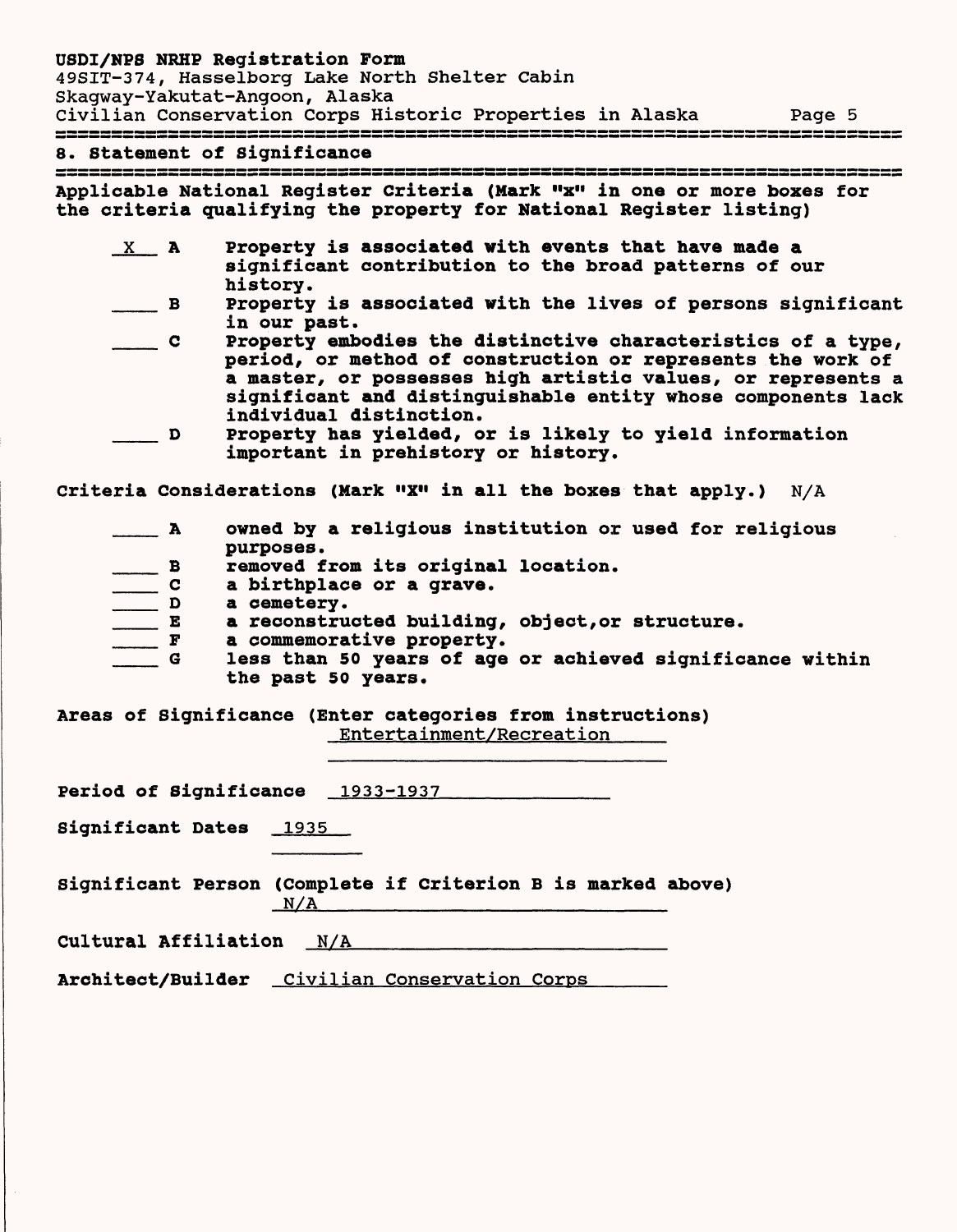| USDI/NPS NRHP Registration Form<br>49SIT-374, Hasselborg Lake North Shelter Cabin<br>Skaqway-Yakutat-Angoon, Alaska<br>Civilian Conservation Corps Historic Properties in Alaska Page 6                                                                                                                                                                                                                                                                                                                                |
|------------------------------------------------------------------------------------------------------------------------------------------------------------------------------------------------------------------------------------------------------------------------------------------------------------------------------------------------------------------------------------------------------------------------------------------------------------------------------------------------------------------------|
| Narrative Statement of Significance (Explain the significance of the<br>property on one or more continuation sheets.)                                                                                                                                                                                                                                                                                                                                                                                                  |
| The Hasselborg Lake North Shelter Cabin is a three-sided Adirondack style<br>shelter built by Civilian Conservation Corps workers as part of the<br>Admiralty Island Canoe Route in 1935. Water has damaged the cabin and it<br>has not been maintained for a number of years.                                                                                                                                                                                                                                         |
| 9. Major Bibliographical References                                                                                                                                                                                                                                                                                                                                                                                                                                                                                    |
| ۔<br>کی بہت میں میں نہیں کیا گیا جس میں کہ میں کہ امیر ہیں کہ رہی ہیں، کہ کہ بجل سے بھی کہ 196 اس کی میں سے بھی اس<br>کتا کہ بنیہ بھت بنیہ کت اللہ میں بھی ایک شہ اب بند بلال میں بیچ بود شہ میں بھی ہیں جبل سے جبل ہوں وں میں بہت<br>-562083235520223333322202333315220252<br>(Cite the books, articles, and other sources used in preparing this form on<br>one or more continuation sheets.)<br>See Multiple Property Documentation Form                                                                            |
| Previous documentation on file (NPS) N/A<br>preliminary determination of individual listing (36 CFR 67) has been<br>requested.<br>__ previously listed in the National Register<br>__ previously determined eligible by the National Register<br>designated a National Historic Landmark<br>__ recorded by Historic American Buildings Survey<br>___ recorded by Historic American Buildings Survey # ____________________________<br>___ recorded by Historic American Engineering Record # _________________________ |
| Primary Location of Additional Data<br>__ State Historic Preservation Office<br>__ Other State agency<br>X Federal agency<br>__ Local government<br>University<br>__ Other<br>Name of repository: Admiralty Island National Monument, Juneau                                                                                                                                                                                                                                                                           |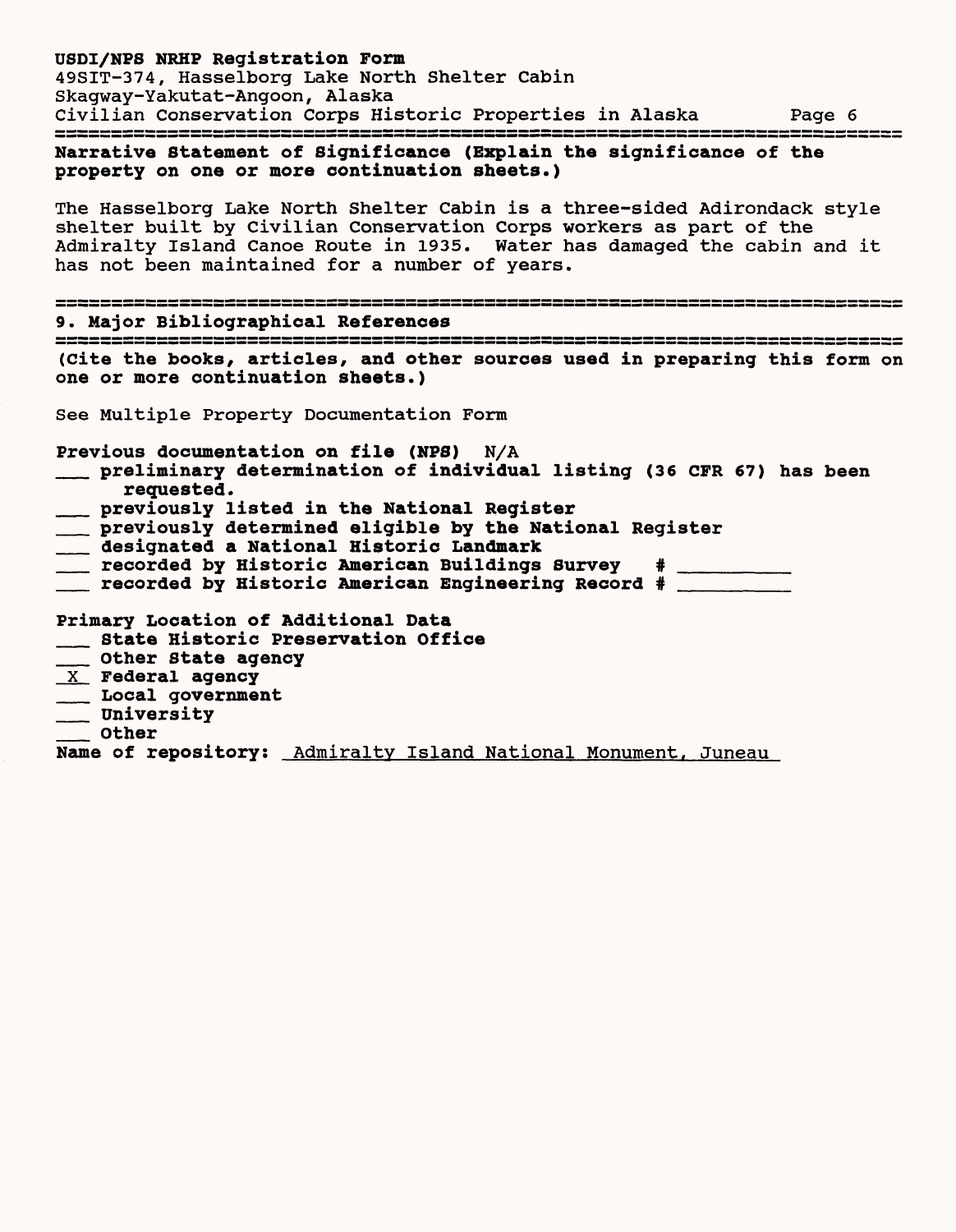| USDI/NPS NRHP Registration Form                                                                                        |                                                                                                                                |
|------------------------------------------------------------------------------------------------------------------------|--------------------------------------------------------------------------------------------------------------------------------|
| 49SIT-374, Hasselborg Lake North Shelter Cabin                                                                         |                                                                                                                                |
| Skagway-Yakutat-Angoon, Alaska                                                                                         |                                                                                                                                |
| Civilian Conservation Corps Historic Properties in Alaska                                                              | Page 7                                                                                                                         |
| ا ذلك بالثلا بلغه فيه أنتنت نائنا بنيه تنيه مبنا ننك ذلك على ولتلأ قلبت فيه فيه فيه ويبية بنيه ذهب دهم عمر فيه أسب معد | نحب فسن سلك بعدل بكذل بالثلا بالثلا كالل استة الألم عنده لنسا فيها ناكب فلحه فيبال توليا فلحه بلغت فانت الثرية بالي تكال الثلا |

**10. Geographical Data Acreage of Property** less than one acre\_\_\_\_

UTM **References (Place additional** UTM **references on a continuation sheet)**

**Zone Easting Northing Zone Easting Northing** 1 08 540500 6402800 3 \_ \_\_\_\_\_ \_\_\_\_\_\_  $\frac{1}{2}$   $\frac{08}{-}$   $\frac{540500}{-}$   $\frac{6402800}{-}$   $\frac{3}{-}$   $\frac{3}{-}$   $\frac{3}{-}$   $\frac{3}{-}$   $\frac{3}{-}$   $\frac{3}{-}$   $\frac{3}{-}$   $\frac{3}{-}$   $\frac{3}{-}$   $\frac{3}{-}$   $\frac{3}{-}$   $\frac{3}{-}$   $\frac{3}{-}$   $\frac{3}{-}$   $\frac{3}{-}$   $\frac{3}{-}$   $\frac{3}{-}$ 

**Verbal Boundary Description (Describe the boundaries of the property.)**

The Hasselborg Lake North Shelter Cabin is adjacent to a lake shore staging area and a trailhead, all in a circumscribed area of less than one acre in the NE 1/4 of the SW 1/4 of the NE 1/4 of Section 25, Township 47 South, Range 68 East, Copper River Meridian.

## **Boundary Justification (Explain why the boundaries were selected.)**

The Hasselborg Lake North Shelter Cabin has an obvious activity area arising from its function as a temporary stopping place on a recreational canoe route. The boundary encompasses the shelter, lake shore staging area, and trailhead that have historically been associated with the site.

# 

**11. Form Prepared By** name/title Charles M. Mobley, President

organization Charles M. Mobley & Associates

date September 28, 1992

street & number 200 West 34th St., #534

telephone (907) 653-1937

**city or town** Anchorage\_\_\_\_\_\_\_\_\_\_\_\_\_ **state** AK **zip code** 99503

Property Owner

name USDA Forest Service, Admiralty Island National Monument

**street & number** 8465 Old Dairy Road\_\_\_\_\_\_\_\_\_\_\_\_\_\_\_\_\_\_\_\_

**telephone** (907) 789-8751\_\_\_\_\_\_\_\_\_

**city or town** Juneau\_\_\_\_\_\_\_\_\_\_\_\_\_\_\_\_\_\_ **state** AK **zip code** 99802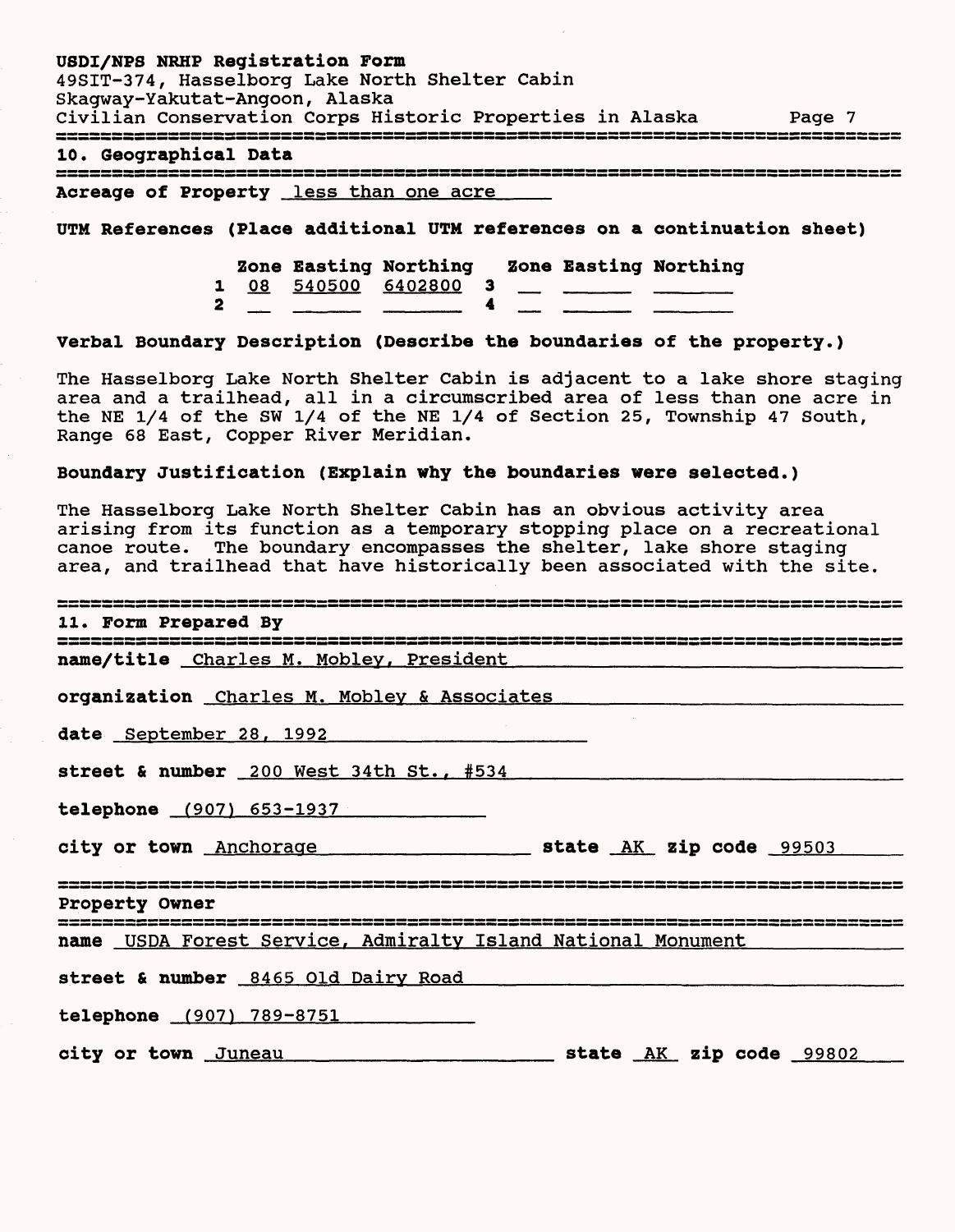**NATIONAL REGISTER OF HISTORIC PLACES CONTINUATION SHEET**

**Section** Photograph identification

- 1. 49SIT-374, Hasselborg Lake North Shelter Cabin Civilian Conservation Corps Historic Properties in Alaska Admiralty Island Civilian Conservation Corps Canoe Route, 1933-1937 Skagway-Yakutat-Angoon, Alaska Charles M. Mobley 8/11/92 (frame is labeled with incorrect date) Admiralty Island National Monument, Juneau Looking north at shelter cabin and activity area
- 2. 49SIT-374, Hasselborg Lake North Shelter Cabin Civilian Conservation Corps Historic Properties in Alaska Admiralty Island Civilian Conservation Corps Canoe Route, 1933-1937 Skagway-Yakutat-Angoon, Alaska Charles M. Mobley 8/11/92 (frame is labeled with incorrect date) Admiralty Island National Monument, Juneau Looking southeast at shelter cabin roof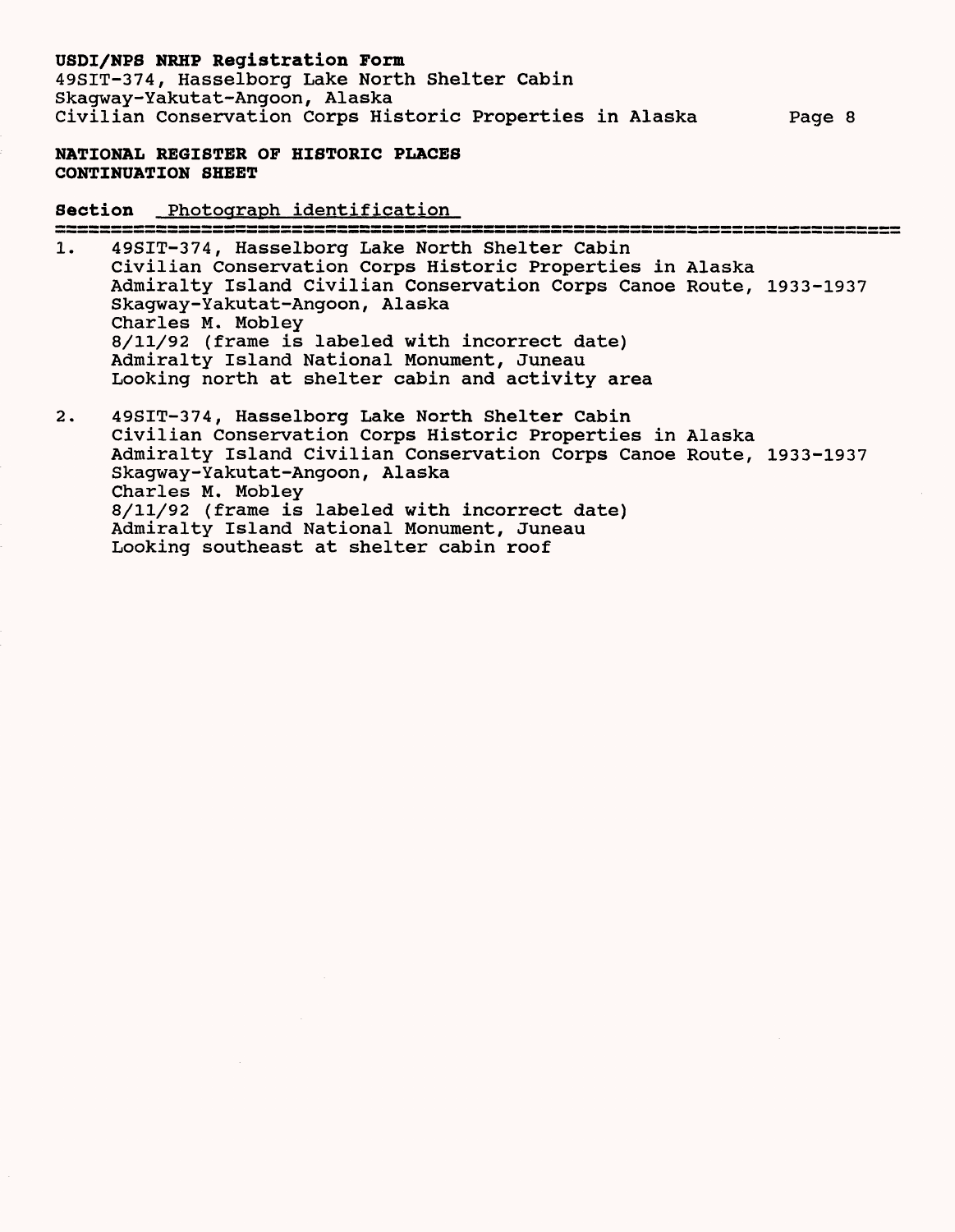